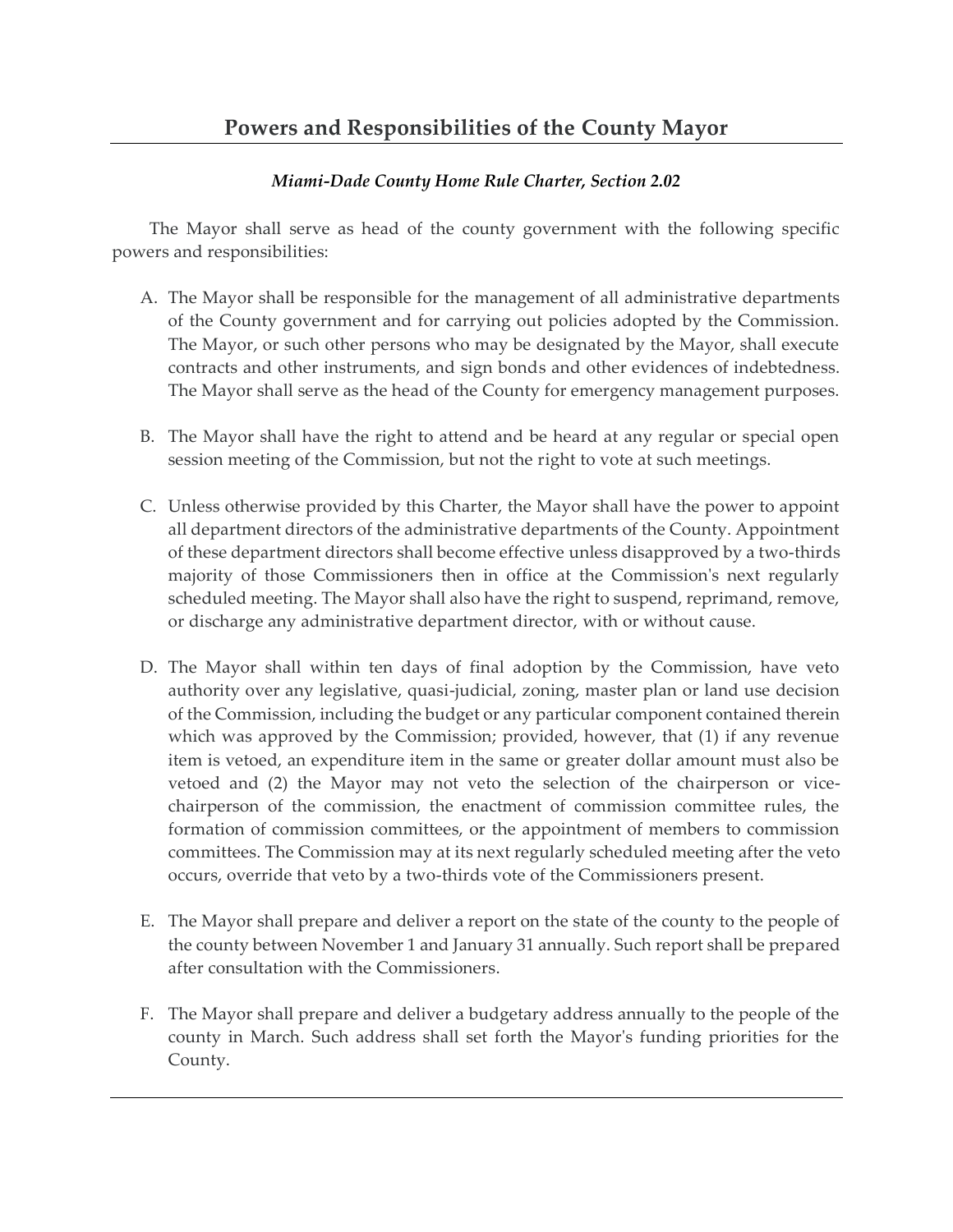## *Miami-Dade County Home Rule Charter, Section 5.01*

There shall be departments of finance, personnel, planning, law, and such other departments as may be established by administrative order of the Mayor. All administrative functions not otherwise specifically assigned to others by this Charter shall be performed under the supervision of the Mayor.

## *Miami-Dade County Home Rule Charter, Section 5.02*

The Mayor shall have the power to issue and place into effect administrative orders, rules, and regulations. The organization and operating procedure of administrative departments shall be set forth in regulations, which the Mayor shall develop, place into effect by administrative orders, and submit to the Board.

# *Miami-Dade County Home Rule Charter, Section 5.03(A)-(B)*

- A. The department of finance shall be headed by a finance director appointed by the Mayor and the Clerk of the Circuit and County Courts. The finance director shall have charge of the financial affairs of the county
- B. Between June 1 and July 15, the County Mayor should prepare a proposed budget containing a complete financial plan, including capital and operating budgets, for the ensuing fiscal year. The budget prepared and recommended by the Mayor, shall be presented by the Mayor or his or her designee to the Commission on or before the Board adopts tentative millage rates for the ensuing fiscal year. A summary of the budget shall be published and the Board shall hold hearings on and adopt a budget on or before the dates required by law.

### *Miami-Dade County Home Rule Charter, Section 5.05(B)*

The Mayor shall appoint a personnel director who shall head the department of personnel and whose duty it shall be to administer the personnel and civil service programs and the rules governing them.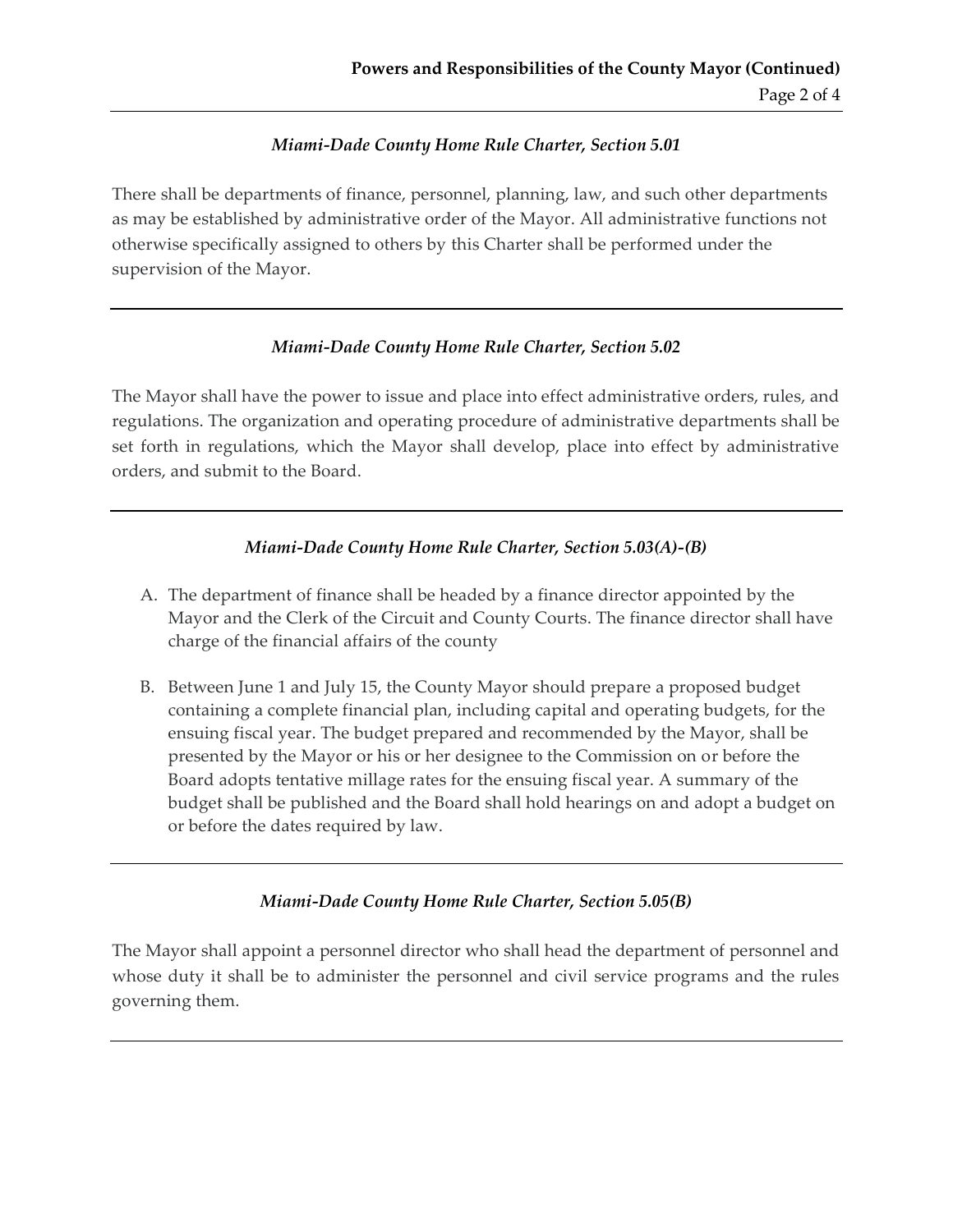## *Miami-Dade County Home Rule Charter, Section 5.07*

The department of planning shall be headed by a planning director appointed by the Mayor.

## *Miami-Dade County Home Rule Charter, Section 9.01(A)*

On May 1, 1958, the following offices are hereby abolished and the powers and functions of such offices are hereby transferred to the Mayor, who shall assume all the duties and functions of these offices required under the Constitution and general laws of this state: County Tax Collector, County Surveyor, County Purchasing Agent, and County Supervisor of Registration. The Mayor may delegate to a suitable person or persons the powers and functions of such offices.

## *Miami-Dade County Home Rule Charter, Section 9.01(C)*

On November 9, 1966, the Office of Sheriff is hereby abolished and the powers and functions of such office are hereby transferred to the Mayor, who shall assume all the duties and functions of this office required under the Constitution and general laws of this state. The Mayor may delegate to a suitable person or persons the powers and functions of such office.

### *Miami-Dade County Home Rule Charter, Citizen's Bill of Rights, Section (A)(10)*

The County Mayor and County Attorney and each City Manager and City Attorney shall periodically make a public status report on all major matters pending or concluded within their respective jurisdictions.

### *Miami-Dade County Home Rule Charter, Citizen's Bill of Rights, Section (A)(11)*

In addition to any budget required by state statute, the County Mayor shall prepare a budget showing the cost of each program for each budget year. Prior to the County Commission's first public hearing on the proposed budget required by state law, the County Mayor shall make public a budget summary setting forth the proposed cost of each individual program and reflecting all major proposed increases and decreases in funds and personnel for each program, the purposes therefore, the estimated millage cost of each program and the amount of any contingency and carryover funds for each program.